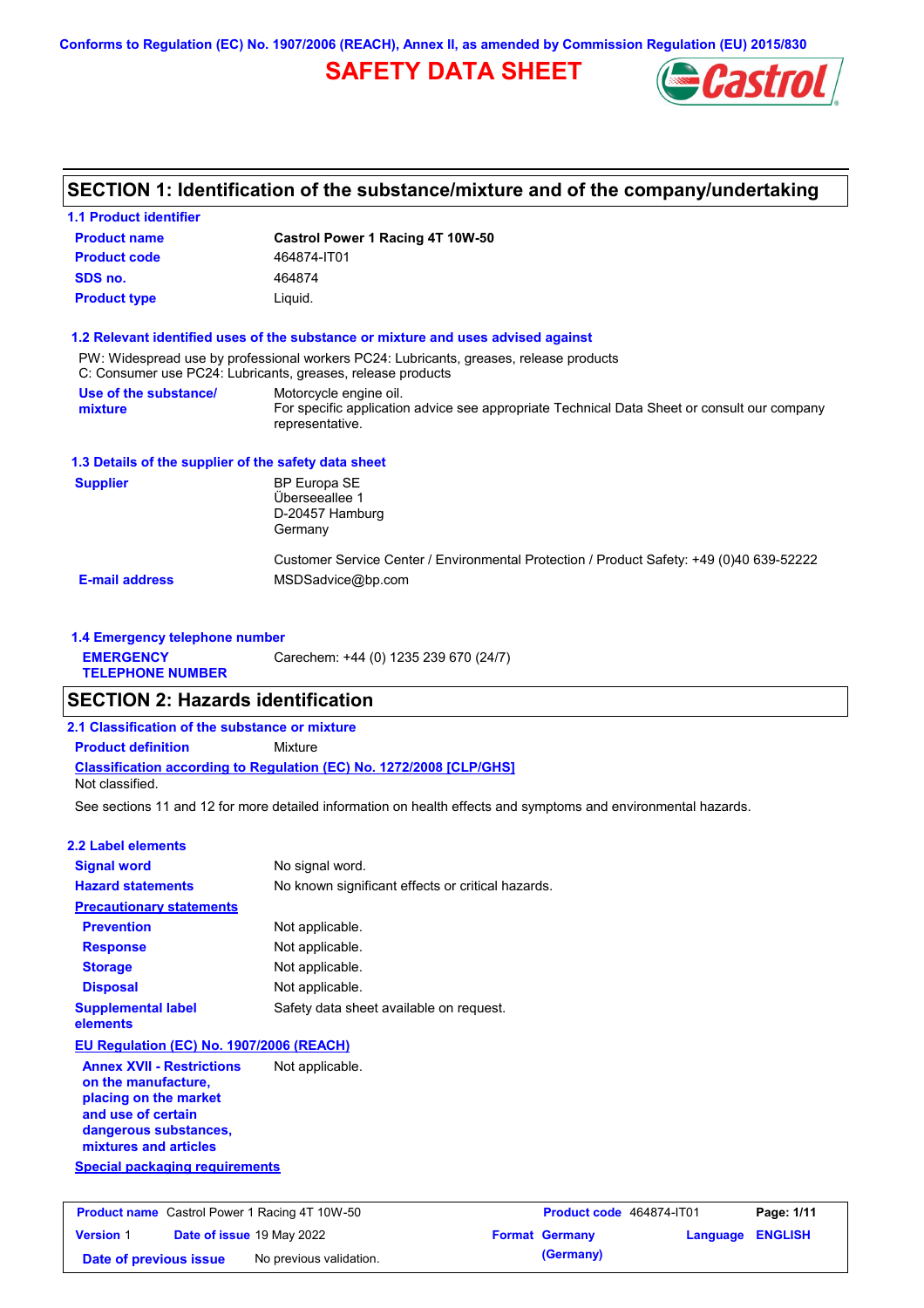## **SECTION 2: Hazards identification**

| <b>Containers to be fitted</b><br>with child-resistant<br>fastenings                                                     | Not applicable.                                                                                                                                                                                                          |  |  |
|--------------------------------------------------------------------------------------------------------------------------|--------------------------------------------------------------------------------------------------------------------------------------------------------------------------------------------------------------------------|--|--|
| <b>Tactile warning of danger</b><br>Not applicable.                                                                      |                                                                                                                                                                                                                          |  |  |
| 2.3 Other hazards                                                                                                        |                                                                                                                                                                                                                          |  |  |
| <b>Results of PBT and vPvB</b><br>assessment                                                                             | Product does not meet the criteria for PBT or vPvB according to Regulation (EC) No. 1907/2006,<br>Annex XIII.                                                                                                            |  |  |
| <b>Product meets the criteria</b><br>for PBT or vPvB according<br>to Regulation (EC) No.<br><b>1907/2006, Annex XIII</b> | This mixture does not contain any substances that are assessed to be a PBT or a vPvB.                                                                                                                                    |  |  |
| Other hazards which do<br>not result in classification                                                                   | Defatting to the skin.<br>USED ENGINE OILS<br>Used engine oil may contain hazardous components which have the potential to cause skin<br>cancer.<br>See Toxicological Information, section 11 of this Safety Data Sheet. |  |  |

## **SECTION 3: Composition/information on ingredients**

#### **3.2 Mixtures**

**Mixture Product definition**

Highly refined base oil (IP 346 DMSO extract < 3%). Proprietary performance additives. **Product/ingredient** 

| <b>Product/ingredient</b><br>name                         | <b>Identifiers</b>                                                                        | % | <b>Regulation (EC) No.</b><br><b>1272/2008 [CLP]</b> | Type  |  |
|-----------------------------------------------------------|-------------------------------------------------------------------------------------------|---|------------------------------------------------------|-------|--|
| Distillates (petroleum), hydrotreated<br>heavy paraffinic | REACH #: 01-2119484627-25 ≤5<br>EC: $265-157-1$<br>CAS: 64742-54-7<br>Index: 649-467-00-8 |   | Asp. Tox. 1, H304                                    | $[1]$ |  |

#### **See Section 16 for the full text of the H statements declared above.**

#### Type

[1] Substance classified with a health or environmental hazard

[2] Substance with a workplace exposure limit

[3] Substance meets the criteria for PBT according to Regulation (EC) No. 1907/2006, Annex XIII

[4] Substance meets the criteria for vPvB according to Regulation (EC) No. 1907/2006, Annex XIII

[5] Substance of equivalent concern

[6] Additional disclosure due to company policy

Occupational exposure limits, if available, are listed in Section 8.

### **SECTION 4: First aid measures**

#### **4.1 Description of first aid measures**

| <b>Eye contact</b>                | In case of contact, immediately flush eyes with plenty of water for at least 15 minutes. Eyelids<br>should be held away from the eyeball to ensure thorough rinsing. Check for and remove any<br>contact lenses. Get medical attention. |
|-----------------------------------|-----------------------------------------------------------------------------------------------------------------------------------------------------------------------------------------------------------------------------------------|
| <b>Skin contact</b>               | Wash skin thoroughly with soap and water or use recognised skin cleanser. Remove<br>contaminated clothing and shoes. Wash clothing before reuse. Clean shoes thoroughly before<br>reuse. Get medical attention if irritation develops.  |
| <b>Inhalation</b>                 | If inhaled, remove to fresh air. Get medical attention if symptoms occur.                                                                                                                                                               |
| <b>Ingestion</b>                  | Do not induce vomiting unless directed to do so by medical personnel. Get medical attention if<br>symptoms occur.                                                                                                                       |
| <b>Protection of first-aiders</b> | No action shall be taken involving any personal risk or without suitable training.                                                                                                                                                      |

#### **4.2 Most important symptoms and effects, both acute and delayed**

See Section 11 for more detailed information on health effects and symptoms. **Potential acute health effects Inhalation** Vapour inhalation under ambient conditions is not normally a problem due to low vapour pressure. **Ingestion** No known significant effects or critical hazards. **Skin contact** Defatting to the skin. May cause skin dryness and irritation. **Eye contact** No known significant effects or critical hazards. **Delayed and immediate effects as well as chronic effects from short and long-term exposure Product name** Castrol Power 1 Racing 4T 10W-50 **Product code 464874-IT01 Page: 2/11 Version** 1 **Date of issue** 19 May 2022 **Format Germany Language ENGLISH Date of previous issue** No previous validation. **(Germany)**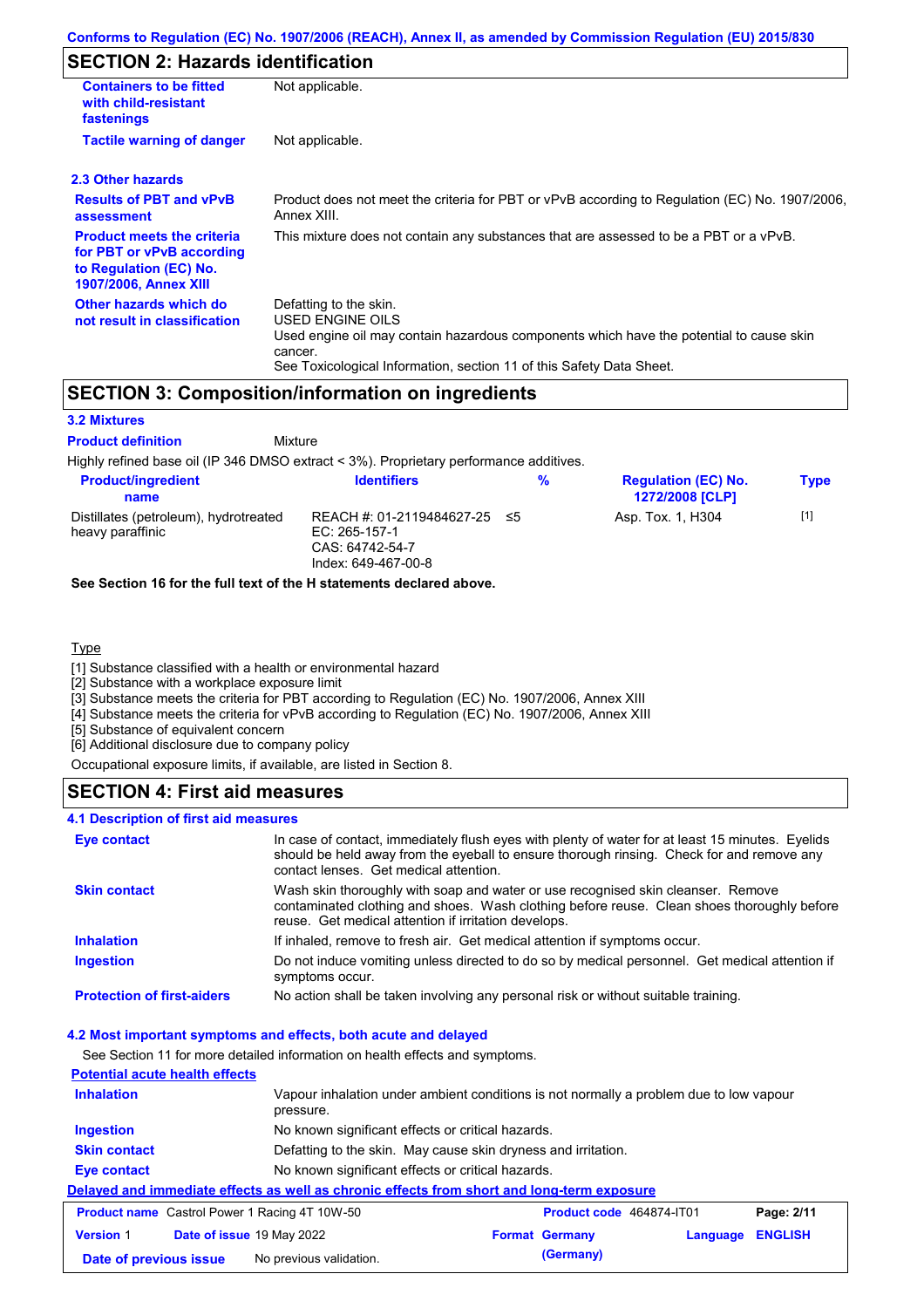### **Conforms to Regulation (EC) No. 1907/2006 (REACH), Annex II, as amended by Commission Regulation (EU) 2015/830**

## **SECTION 4: First aid measures**

| <b>Inhalation</b>   | Overexposure to the inhalation of airborne droplets or aerosols may cause irritation of the<br>respiratory tract. |
|---------------------|-------------------------------------------------------------------------------------------------------------------|
| <b>Ingestion</b>    | Ingestion of large quantities may cause nausea and diarrhoea.                                                     |
| <b>Skin contact</b> | Prolonged or repeated contact can defat the skin and lead to irritation and/or dermatitis.                        |
| Eye contact         | Potential risk of transient stinging or redness if accidental eye contact occurs.                                 |

#### **4.3 Indication of any immediate medical attention and special treatment needed**

| <b>Notes to physician</b>                                         | Treatment should in general be symptomatic and directed to relieving any effects.                                                                                                                                                                                                                                                                                 |  |  |  |  |
|-------------------------------------------------------------------|-------------------------------------------------------------------------------------------------------------------------------------------------------------------------------------------------------------------------------------------------------------------------------------------------------------------------------------------------------------------|--|--|--|--|
| <b>SECTION 5: Firefighting measures</b>                           |                                                                                                                                                                                                                                                                                                                                                                   |  |  |  |  |
| 5.1 Extinguishing media<br><b>Suitable extinguishing</b><br>media | In case of fire, use foam, dry chemical or carbon dioxide extinguisher or spray.                                                                                                                                                                                                                                                                                  |  |  |  |  |
| <b>Unsuitable extinguishing</b><br>media                          | Do not use water jet. The use of a water jet may cause the fire to spread by splashing the<br>burning product.                                                                                                                                                                                                                                                    |  |  |  |  |
| 5.2 Special hazards arising from the substance or mixture         |                                                                                                                                                                                                                                                                                                                                                                   |  |  |  |  |
| <b>Hazards from the</b><br>substance or mixture                   | In a fire or if heated, a pressure increase will occur and the container may burst.                                                                                                                                                                                                                                                                               |  |  |  |  |
| <b>Hazardous combustion</b><br>products                           | Combustion products may include the following:<br>carbon oxides (CO, CO <sub>2</sub> ) (carbon monoxide, carbon dioxide)                                                                                                                                                                                                                                          |  |  |  |  |
| <b>5.3 Advice for firefighters</b>                                |                                                                                                                                                                                                                                                                                                                                                                   |  |  |  |  |
| <b>Special precautions for</b><br>fire-fighters                   | No action shall be taken involving any personal risk or without suitable training. Promptly<br>isolate the scene by removing all persons from the vicinity of the incident if there is a fire.                                                                                                                                                                    |  |  |  |  |
| <b>Special protective</b><br>equipment for fire-fighters          | Fire-fighters should wear appropriate protective equipment and self-contained breathing<br>apparatus (SCBA) with a full face-piece operated in positive pressure mode. Clothing for fire-<br>fighters (including helmets, protective boots and gloves) conforming to European standard EN<br>469 will provide a basic level of protection for chemical incidents. |  |  |  |  |

# **SECTION 6: Accidental release measures**

|                                                          | 6.1 Personal precautions, protective equipment and emergency procedures                                                                                                                                                                                                                                                                                                                        |
|----------------------------------------------------------|------------------------------------------------------------------------------------------------------------------------------------------------------------------------------------------------------------------------------------------------------------------------------------------------------------------------------------------------------------------------------------------------|
| For non-emergency<br>personnel                           | No action shall be taken involving any personal risk or without suitable training. Evacuate<br>surrounding areas. Keep unnecessary and unprotected personnel from entering. Do not touch<br>or walk through spilt material. Floors may be slippery; use care to avoid falling. Put on<br>appropriate personal protective equipment.                                                            |
| For emergency responders                                 | If specialised clothing is required to deal with the spillage, take note of any information in<br>Section 8 on suitable and unsuitable materials. See also the information in "For non-<br>emergency personnel".                                                                                                                                                                               |
| <b>6.2 Environmental</b><br>precautions                  | Avoid dispersal of spilt material and runoff and contact with soil, waterways, drains and sewers.<br>Inform the relevant authorities if the product has caused environmental pollution (sewers,<br>waterways, soil or air).                                                                                                                                                                    |
| 6.3 Methods and material for containment and cleaning up |                                                                                                                                                                                                                                                                                                                                                                                                |
| <b>Small spill</b>                                       | Stop leak if without risk. Move containers from spill area. Absorb with an inert material and<br>place in an appropriate waste disposal container. Dispose of via a licensed waste disposal<br>contractor.                                                                                                                                                                                     |
| <b>Large spill</b>                                       | Stop leak if without risk. Move containers from spill area. Prevent entry into sewers, water<br>courses, basements or confined areas. Contain and collect spillage with non-combustible,<br>absorbent material e.g. sand, earth, vermiculite or diatomaceous earth and place in container<br>for disposal according to local regulations. Dispose of via a licensed waste disposal contractor. |
| 6.4 Reference to other<br><b>sections</b>                | See Section 1 for emergency contact information.<br>See Section 5 for firefighting measures.<br>See Section 8 for information on appropriate personal protective equipment.<br>See Section 12 for environmental precautions.<br>See Section 13 for additional waste treatment information.                                                                                                     |

| <b>Product name</b> Castrol Power 1 Racing 4T 10W-50 |  |                                  | <b>Product code</b> 464874-IT01<br>Page: 3/11 |                       |                         |  |
|------------------------------------------------------|--|----------------------------------|-----------------------------------------------|-----------------------|-------------------------|--|
| <b>Version 1</b>                                     |  | <b>Date of issue 19 May 2022</b> |                                               | <b>Format Germany</b> | <b>Language ENGLISH</b> |  |
| Date of previous issue                               |  | No previous validation.          |                                               | (Germany)             |                         |  |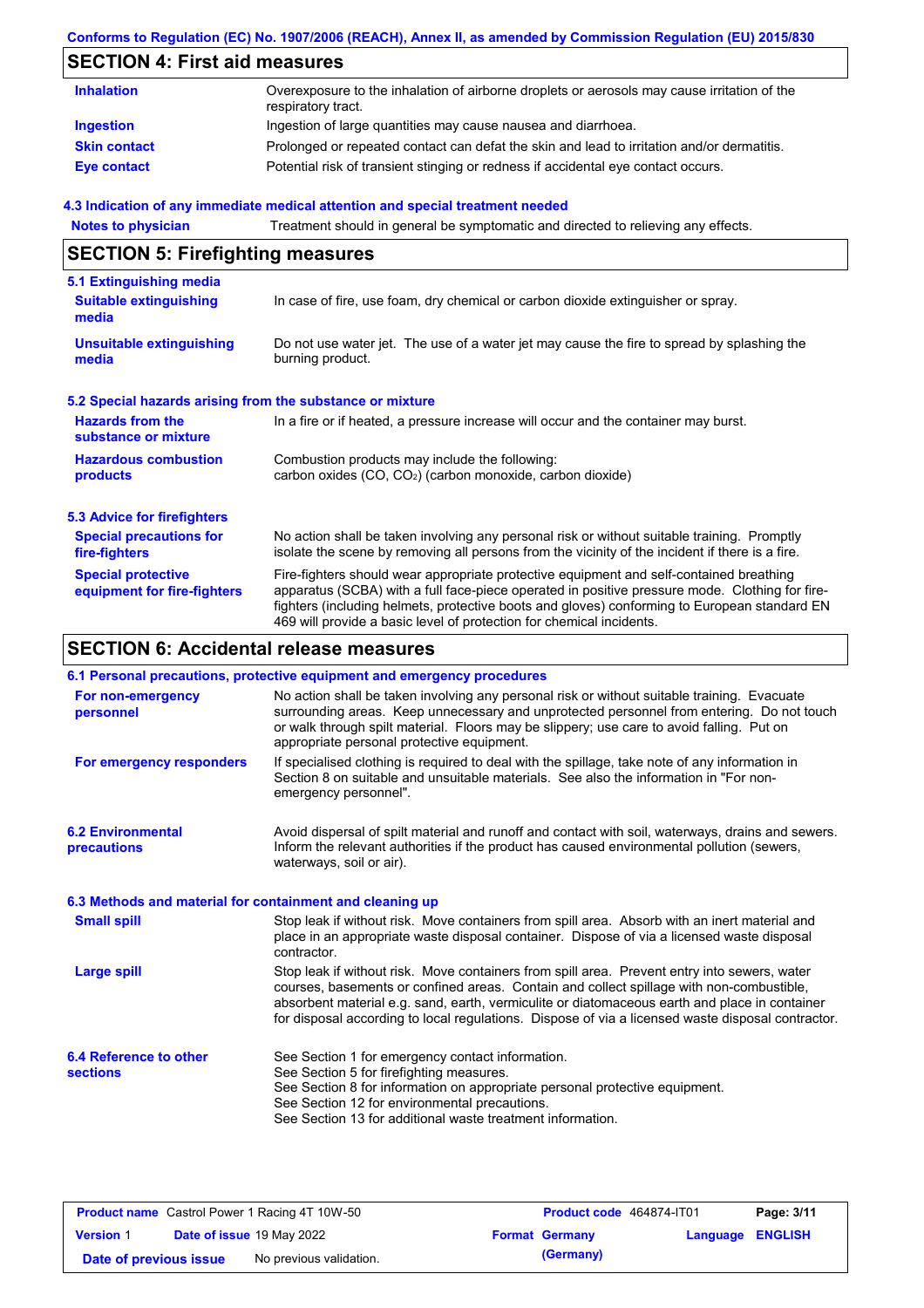## **SECTION 7: Handling and storage**

| 7.1 Precautions for safe handling                                                                                                                                                                                                                                                                                                                     |                                                                                                                                                                                                                                                                                                                                                                                                                                                                                          |
|-------------------------------------------------------------------------------------------------------------------------------------------------------------------------------------------------------------------------------------------------------------------------------------------------------------------------------------------------------|------------------------------------------------------------------------------------------------------------------------------------------------------------------------------------------------------------------------------------------------------------------------------------------------------------------------------------------------------------------------------------------------------------------------------------------------------------------------------------------|
| <b>Protective measures</b>                                                                                                                                                                                                                                                                                                                            | Put on appropriate personal protective equipment.                                                                                                                                                                                                                                                                                                                                                                                                                                        |
| <b>Advice on general</b><br>occupational hygiene                                                                                                                                                                                                                                                                                                      | Eating, drinking and smoking should be prohibited in areas where this material is handled,<br>stored and processed. Wash thoroughly after handling. Remove contaminated clothing and<br>protective equipment before entering eating areas. See also Section 8 for additional<br>information on hygiene measures.                                                                                                                                                                         |
| <b>7.2 Conditions for safe</b><br>storage, including any<br><i>incompatibilities</i>                                                                                                                                                                                                                                                                  | Store in accordance with local regulations. Store in a dry, cool and well-ventilated area, away<br>from incompatible materials (see Section 10). Keep away from heat and direct sunlight. Keep<br>container tightly closed and sealed until ready for use. Containers that have been opened must<br>be carefully resealed and kept upright to prevent leakage. Store and use only in equipment/<br>containers designed for use with this product. Do not store in unlabelled containers. |
| <b>Not suitable</b>                                                                                                                                                                                                                                                                                                                                   | Prolonged exposure to elevated temperature                                                                                                                                                                                                                                                                                                                                                                                                                                               |
| <b>Germany - Storage code</b>                                                                                                                                                                                                                                                                                                                         | 10                                                                                                                                                                                                                                                                                                                                                                                                                                                                                       |
| $\overline{z}$ 0.0 $\overline{z}$ = $\overline{z}$ = $\overline{z}$ = $\overline{z}$ = $\overline{z}$ = $\overline{z}$ = $\overline{z}$ = $\overline{z}$ = $\overline{z}$ = $\overline{z}$ = $\overline{z}$ = $\overline{z}$ = $\overline{z}$ = $\overline{z}$ = $\overline{z}$ = $\overline{z}$ = $\overline{z}$ = $\overline{z}$ = $\overline{z}$ = |                                                                                                                                                                                                                                                                                                                                                                                                                                                                                          |

#### **7.3 Specific end use(s) Recommendations**

See section 1.2 and Exposure scenarios in annex, if applicable.

## **SECTION 8: Exposure controls/personal protection**

### **8.1 Control parameters**

**Occupational exposure limits**

No exposure limit value known.

#### **Recommended monitoring procedures**

If this product contains ingredients with exposure limits, personal, workplace atmosphere or biological monitoring may be required to determine the effectiveness of the ventilation or other control measures and/or the necessity to use respiratory protective equipment. Reference should be made to monitoring standards, such as the following: European Standard EN 689 (Workplace atmospheres - Guidance for the assessment of exposure by inhalation to chemical agents for comparison with limit values and measurement strategy) European Standard EN 14042 (Workplace atmospheres - Guide for the application and use of procedures for the assessment of exposure to chemical and biological agents) European Standard EN 482 (Workplace atmospheres - General requirements for the performance of procedures for the measurement of chemical agents) Reference to national guidance documents for methods for the determination of hazardous substances will also be required.

#### **Derived No Effect Level**

No DNELs/DMELs available.

#### **Predicted No Effect Concentration**

No PNECs available

| <b>8.2 Exposure controls</b>                         |                                                                                                                                                                                                                                                                                                                                                                                                                                                                                                                                                                                                                                                                                                                                                                                                                                                                                                                                                                                                         |  |                          |          |                |
|------------------------------------------------------|---------------------------------------------------------------------------------------------------------------------------------------------------------------------------------------------------------------------------------------------------------------------------------------------------------------------------------------------------------------------------------------------------------------------------------------------------------------------------------------------------------------------------------------------------------------------------------------------------------------------------------------------------------------------------------------------------------------------------------------------------------------------------------------------------------------------------------------------------------------------------------------------------------------------------------------------------------------------------------------------------------|--|--------------------------|----------|----------------|
| <b>Appropriate engineering</b><br><b>controls</b>    | Provide exhaust ventilation or other engineering controls to keep the relevant airborne<br>concentrations below their respective occupational exposure limits.<br>All activities involving chemicals should be assessed for their risks to health, to ensure<br>exposures are adequately controlled. Personal protective equipment should only be considered<br>after other forms of control measures (e.g. engineering controls) have been suitably evaluated.<br>Personal protective equipment should conform to appropriate standards, be suitable for use, be<br>kept in good condition and properly maintained.<br>Your supplier of personal protective equipment should be consulted for advice on selection and<br>appropriate standards. For further information contact your national organisation for standards.<br>The final choice of protective equipment will depend upon a risk assessment. It is important to<br>ensure that all items of personal protective equipment are compatible. |  |                          |          |                |
| <b>Individual protection measures</b>                |                                                                                                                                                                                                                                                                                                                                                                                                                                                                                                                                                                                                                                                                                                                                                                                                                                                                                                                                                                                                         |  |                          |          |                |
| <b>Hygiene measures</b>                              | Wash hands, forearms and face thoroughly after handling chemical products, before eating,<br>smoking and using the lavatory and at the end of the working period. Ensure that eyewash<br>stations and safety showers are close to the workstation location.                                                                                                                                                                                                                                                                                                                                                                                                                                                                                                                                                                                                                                                                                                                                             |  |                          |          |                |
| <b>Respiratory protection</b>                        | In case of insufficient ventilation, wear suitable respiratory equipment.<br>The correct choice of respiratory protection depends upon the chemicals being handled, the<br>conditions of work and use, and the condition of the respiratory equipment. Safety procedures<br>should be developed for each intended application. Respiratory protection equipment should<br>therefore be chosen in consultation with the supplier/manufacturer and with a full assessment<br>of the working conditions.                                                                                                                                                                                                                                                                                                                                                                                                                                                                                                   |  |                          |          |                |
| <b>Eye/face protection</b>                           | Safety glasses with side shields.                                                                                                                                                                                                                                                                                                                                                                                                                                                                                                                                                                                                                                                                                                                                                                                                                                                                                                                                                                       |  |                          |          |                |
| <b>Skin protection</b>                               |                                                                                                                                                                                                                                                                                                                                                                                                                                                                                                                                                                                                                                                                                                                                                                                                                                                                                                                                                                                                         |  |                          |          |                |
| <b>Product name</b> Castrol Power 1 Racing 4T 10W-50 |                                                                                                                                                                                                                                                                                                                                                                                                                                                                                                                                                                                                                                                                                                                                                                                                                                                                                                                                                                                                         |  | Product code 464874-IT01 |          | Page: 4/11     |
| <b>Version 1</b><br>Date of issue 19 May 2022        |                                                                                                                                                                                                                                                                                                                                                                                                                                                                                                                                                                                                                                                                                                                                                                                                                                                                                                                                                                                                         |  | <b>Format Germany</b>    | Language | <b>ENGLISH</b> |

**Date of previous issue** No previous validation. **(Germany)**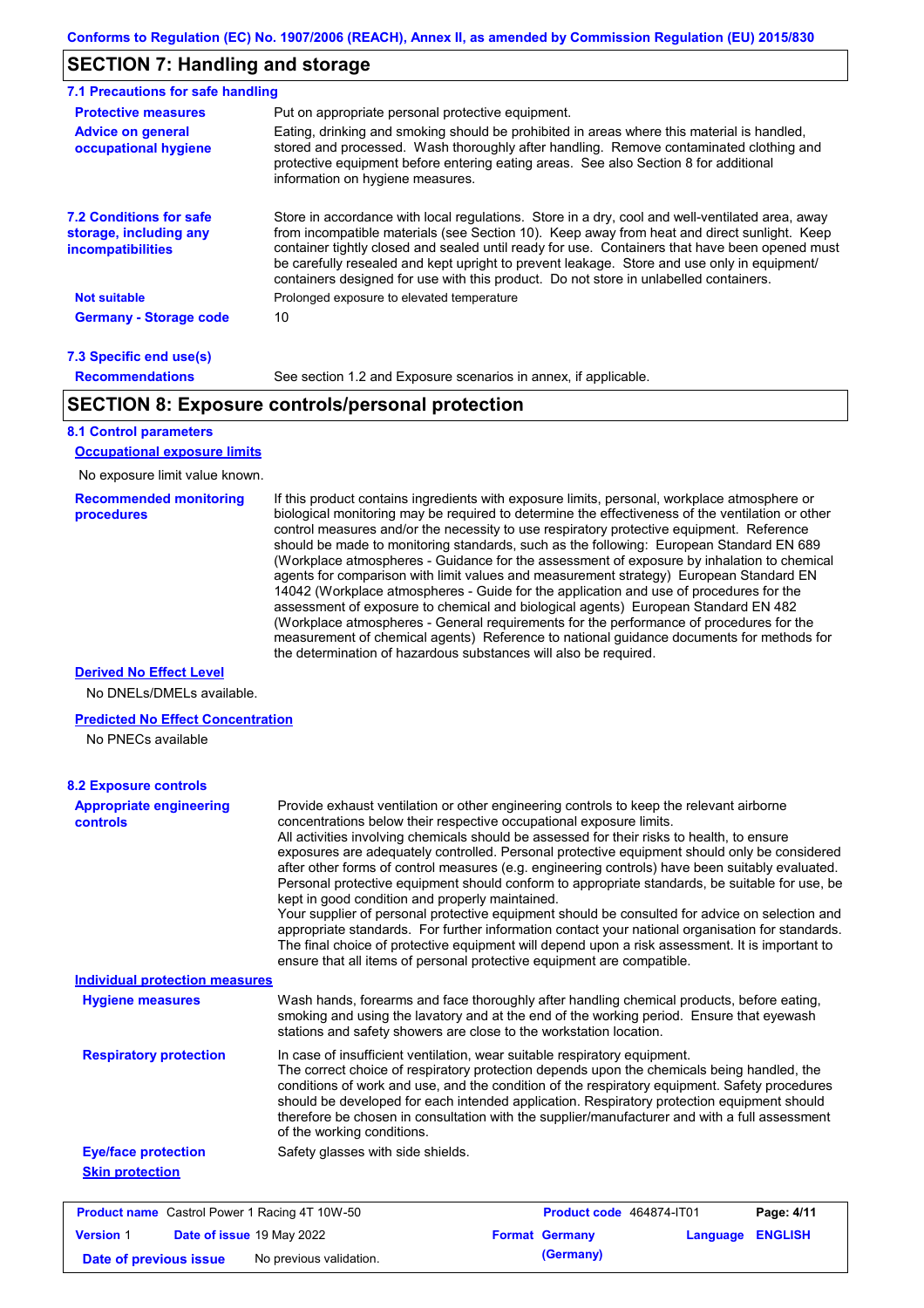#### **SECTION 8: Exposure controls/personal protection**

#### **Hand protection General Information:**

Because specific work environments and material handling practices vary, safety procedures should be developed for each intended application. The correct choice of protective gloves depends upon the chemicals being handled, and the conditions of work and use. Most gloves provide protection for only a limited time before they must be discarded and replaced (even the best chemically resistant gloves will break down after repeated chemical exposures).

Gloves should be chosen in consultation with the supplier / manufacturer and taking account of a full assessment of the working conditions.

Recommended: Nitrile gloves. **Breakthrough time:**

Breakthrough time data are generated by glove manufacturers under laboratory test conditions and represent how long a glove can be expected to provide effective permeation resistance. It is important when following breakthrough time recommendations that actual workplace conditions are taken into account. Always consult with your glove supplier for up-to-date technical information on breakthrough times for the recommended glove type. Our recommendations on the selection of gloves are as follows:

Continuous contact:

Gloves with a minimum breakthrough time of 240 minutes, or >480 minutes if suitable gloves can be obtained.

If suitable gloves are not available to offer that level of protection, gloves with shorter breakthrough times may be acceptable as long as appropriate glove maintenance and replacement regimes are determined and adhered to.

Short-term / splash protection:

Recommended breakthrough times as above.

It is recognised that for short-term, transient exposures, gloves with shorter breakthrough times may commonly be used. Therefore, appropriate maintenance and replacement regimes must be determined and rigorously followed.

#### **Glove Thickness:**

For general applications, we recommend gloves with a thickness typically greater than 0.35 mm.

It should be emphasised that glove thickness is not necessarily a good predictor of glove resistance to a specific chemical, as the permeation efficiency of the glove will be dependent on the exact composition of the glove material. Therefore, glove selection should also be based on consideration of the task requirements and knowledge of breakthrough times. Glove thickness may also vary depending on the glove manufacturer, the glove type and the glove model. Therefore, the manufacturers' technical data should always be taken into account to ensure selection of the most appropriate glove for the task.

Note: Depending on the activity being conducted, gloves of varying thickness may be required for specific tasks. For example:

 • Thinner gloves (down to 0.1 mm or less) may be required where a high degree of manual dexterity is needed. However, these gloves are only likely to give short duration protection and would normally be just for single use applications, then disposed of.

 • Thicker gloves (up to 3 mm or more) may be required where there is a mechanical (as well as a chemical) risk i.e. where there is abrasion or puncture potential.

**Skin and body**

Use of protective clothing is good industrial practice.

Personal protective equipment for the body should be selected based on the task being performed and the risks involved and should be approved by a specialist before handling this product.

Cotton or polyester/cotton overalls will only provide protection against light superficial contamination that will not soak through to the skin. Overalls should be laundered on a regular basis. When the risk of skin exposure is high (e.g. when cleaning up spillages or if there is a risk of splashing) then chemical resistant aprons and/or impervious chemical suits and boots will be required.

|                        | <b>Product name</b> Castrol Power 1 Racing 4T 10W-50 | <b>Product code</b> 464874-IT01 |                         | Page: 5/11 |
|------------------------|------------------------------------------------------|---------------------------------|-------------------------|------------|
| <b>Version 1</b>       | Date of issue 19 May 2022                            | <b>Format Germany</b>           | <b>Language ENGLISH</b> |            |
| Date of previous issue | No previous validation.                              | (Germany)                       |                         |            |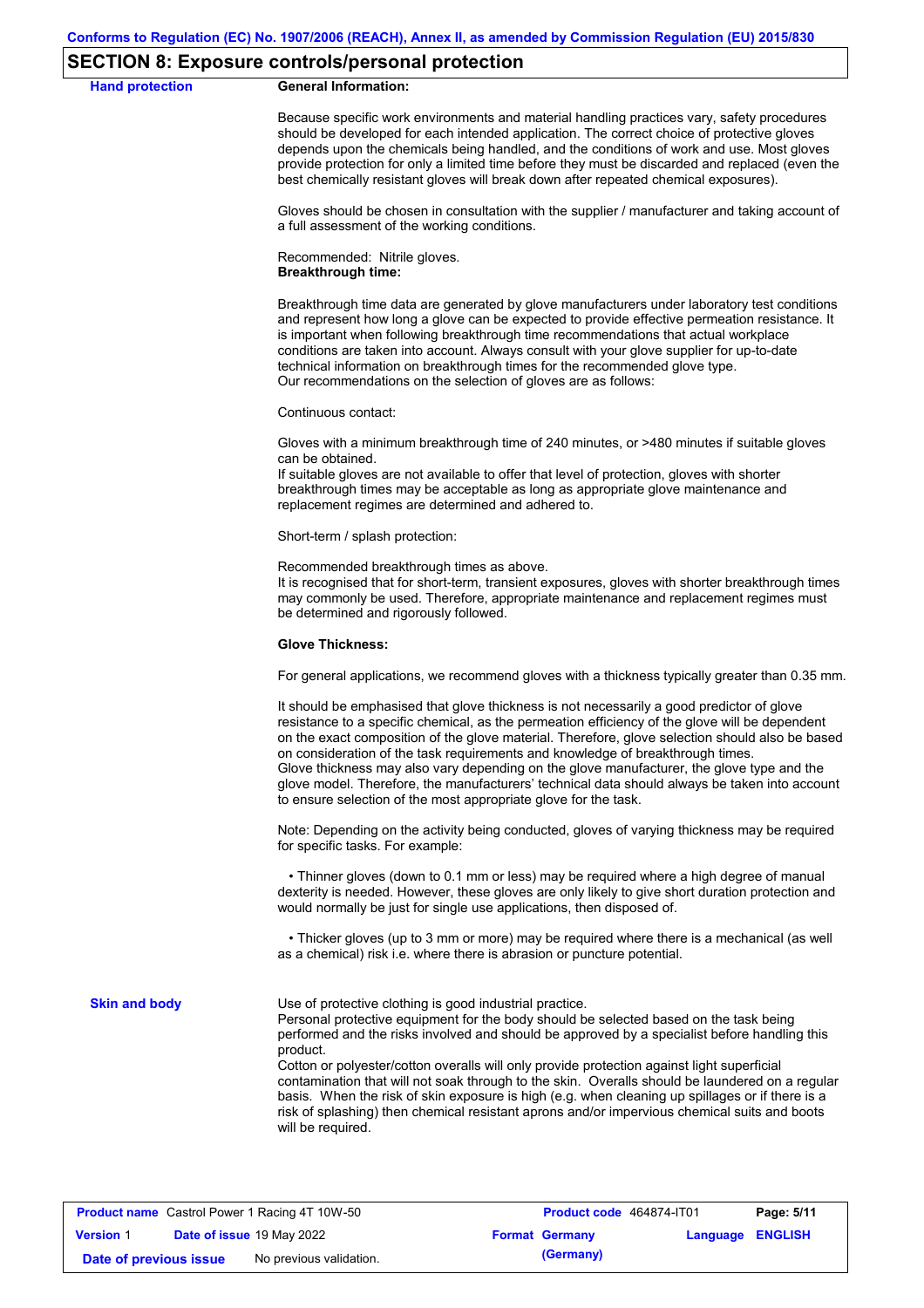## **SECTION 8: Exposure controls/personal protection**

| <b>Refer to standards:</b>                | Respiratory protection: EN 529<br>Gloves: EN 420, EN 374<br>Eye protection: EN 166<br>Filtering half-mask: EN 149<br>Filtering half-mask with valve: EN 405<br>Half-mask: EN 140 plus filter<br>Full-face mask: EN 136 plus filter<br>Particulate filters: EN 143<br>Gas/combined filters: EN 14387                           |
|-------------------------------------------|-------------------------------------------------------------------------------------------------------------------------------------------------------------------------------------------------------------------------------------------------------------------------------------------------------------------------------|
| <b>Environmental exposure</b><br>controls | Emissions from ventilation or work process equipment should be checked to ensure they<br>comply with the requirements of environmental protection legislation. In some cases, fume<br>scrubbers, filters or engineering modifications to the process equipment will be necessary to<br>reduce emissions to acceptable levels. |

## **SECTION 9: Physical and chemical properties**

The conditions of measurement of all properties are at standard temperature and pressure unless otherwise indicated.

#### **9.1 Information on basic physical and chemical properties**

| <b>Appearance</b>                                      |                                              |
|--------------------------------------------------------|----------------------------------------------|
| <b>Physical state</b>                                  | Liquid.                                      |
| <b>Colour</b>                                          | Red.                                         |
| <b>Odour</b>                                           | Not available.                               |
| <b>Odour threshold</b>                                 | Not available.                               |
| pH                                                     | Not applicable.                              |
| <b>Melting point/freezing point</b>                    | Not available.                               |
| Initial boiling point and boiling<br>range             | Not available.                               |
| <b>Pour point</b>                                      | -36 °C                                       |
| <b>Flash point</b>                                     | Closed cup: 208°C (406.4°F) [Pensky-Martens] |
| <b>Evaporation rate</b>                                | Not available.                               |
| <b>Flammability (solid, gas)</b>                       | Not available.                               |
| <b>Upper/lower flammability or</b><br>explosive limits | Not available.                               |

#### **Vapour pressure**

#### Not available.

|                                                      |                                                                                                                                          |        |         | Vapour Pressure at 20°C |          | Vapour pressure at 50°C  |               |                |
|------------------------------------------------------|------------------------------------------------------------------------------------------------------------------------------------------|--------|---------|-------------------------|----------|--------------------------|---------------|----------------|
|                                                      | Ingredient name mm Hg kPa                                                                                                                |        |         | <b>Method</b>           | mm<br>Hg | kPa                      | <b>Method</b> |                |
|                                                      | Distillates (petroleum),<br>hydrotreated heavy<br>paraffinic                                                                             | < 0.08 | < 0.011 | <b>ASTM D 5191</b>      |          |                          |               |                |
|                                                      | Distillates (petroleum),<br>solvent-dewaxed<br>heavy paraffinic                                                                          | < 0.08 | < 0.011 | <b>ASTM D 5191</b>      |          |                          |               |                |
|                                                      | Distillates (petroleum),<br>hydrotreated heavy<br>paraffinic                                                                             | < 0.08 | < 0.011 | <b>ASTM D 5191</b>      |          |                          |               |                |
| <b>Vapour density</b>                                | Not available.                                                                                                                           |        |         |                         |          |                          |               |                |
| <b>Relative density</b>                              | Not available.                                                                                                                           |        |         |                         |          |                          |               |                |
| <b>Density</b>                                       | <1000 kg/m <sup>3</sup> (<1 g/cm <sup>3</sup> ) at 20 <sup>°</sup> C                                                                     |        |         |                         |          |                          |               |                |
| <b>Solubility(ies)</b>                               | insoluble in water.                                                                                                                      |        |         |                         |          |                          |               |                |
| <b>Partition coefficient: n-octanol/</b><br>water    | Not applicable.                                                                                                                          |        |         |                         |          |                          |               |                |
| <b>Auto-ignition temperature</b>                     | Not available.                                                                                                                           |        |         |                         |          |                          |               |                |
| <b>Decomposition temperature</b>                     | Not available.                                                                                                                           |        |         |                         |          |                          |               |                |
| <b>Viscosity</b>                                     | Kinematic: 112 mm <sup>2</sup> /s (112 cSt) at $40^{\circ}$ C<br>Kinematic: 16.4 to 17.8 mm <sup>2</sup> /s (16.4 to 17.8 cSt) at 100 °C |        |         |                         |          |                          |               |                |
| <b>Explosive properties</b>                          | Not available.                                                                                                                           |        |         |                         |          |                          |               |                |
| <b>Oxidising properties</b>                          | Not available.                                                                                                                           |        |         |                         |          |                          |               |                |
| <b>Particle characteristics</b>                      |                                                                                                                                          |        |         |                         |          |                          |               |                |
| <b>Median particle size</b>                          | Not applicable.                                                                                                                          |        |         |                         |          |                          |               |                |
| <b>Product name</b> Castrol Power 1 Racing 4T 10W-50 |                                                                                                                                          |        |         |                         |          | Product code 464874-IT01 |               | Page: 6/11     |
| <b>Version 1</b><br>Date of issue 19 May 2022        |                                                                                                                                          |        |         | <b>Format Germany</b>   |          |                          | Language      | <b>ENGLISH</b> |
| Date of previous issue                               | No previous validation.                                                                                                                  |        |         | (Germany)               |          |                          |               |                |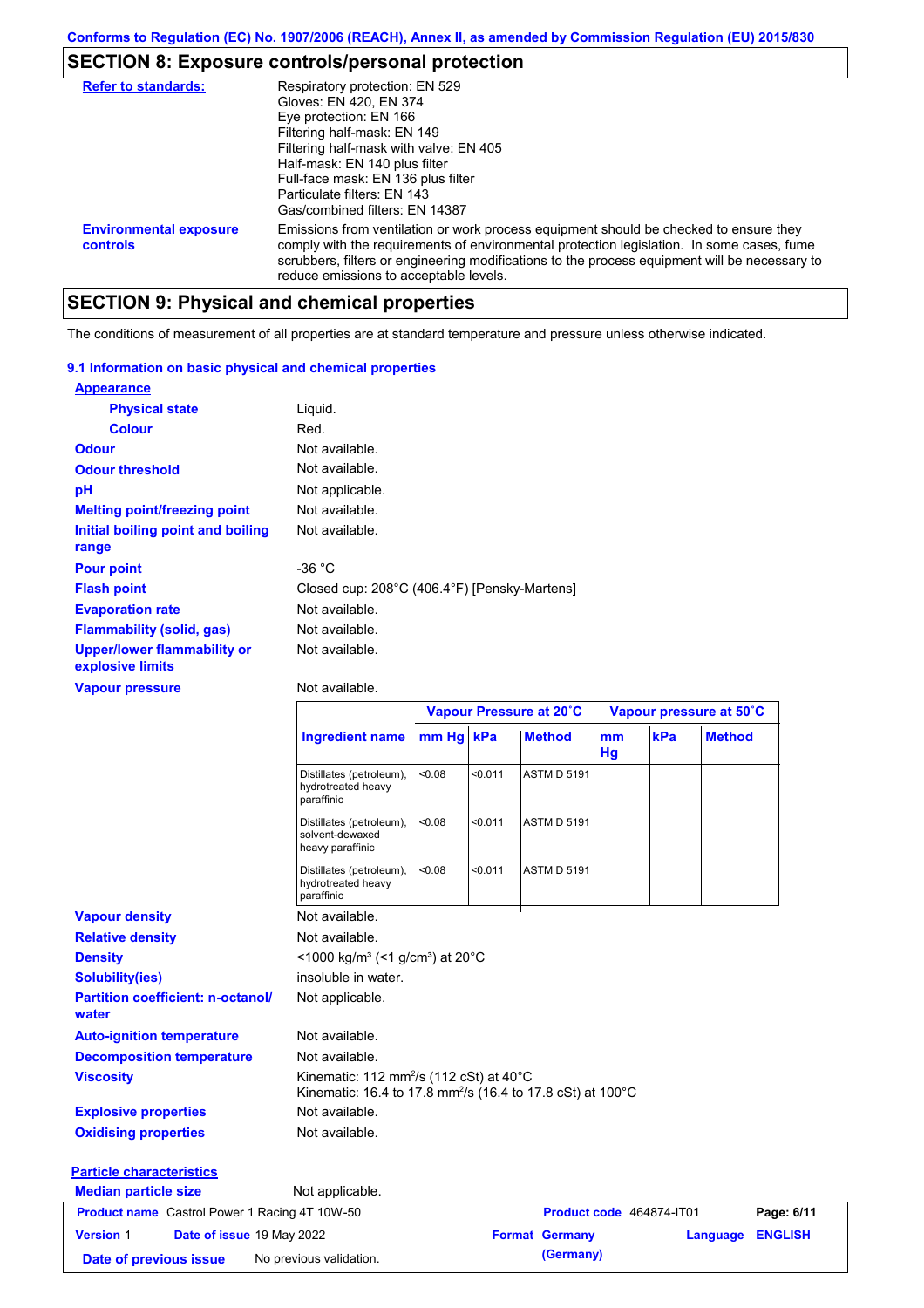# **SECTION 9: Physical and chemical properties**

**9.2 Other information**

No additional information.

## **SECTION 10: Stability and reactivity**

| <b>10.1 Reactivity</b>                            | No specific test data available for this product. Refer to Conditions to avoid and Incompatible<br>materials for additional information.                                |
|---------------------------------------------------|-------------------------------------------------------------------------------------------------------------------------------------------------------------------------|
| <b>10.2 Chemical stability</b>                    | The product is stable.                                                                                                                                                  |
| <b>10.3 Possibility of</b><br>hazardous reactions | Under normal conditions of storage and use, hazardous reactions will not occur.<br>Under normal conditions of storage and use, hazardous polymerisation will not occur. |
| <b>10.4 Conditions to avoid</b>                   | Avoid all possible sources of ignition (spark or flame).                                                                                                                |
| <b>10.5 Incompatible materials</b>                | Reactive or incompatible with the following materials: oxidising materials.                                                                                             |
| <b>10.6 Hazardous</b><br>decomposition products   | Under normal conditions of storage and use, hazardous decomposition products should not be<br>produced.                                                                 |

# **SECTION 11: Toxicological information**

| 11.1 Information on toxicological effects          |                                                                                                                                                                                                                                                                                                                                                                                                                 |
|----------------------------------------------------|-----------------------------------------------------------------------------------------------------------------------------------------------------------------------------------------------------------------------------------------------------------------------------------------------------------------------------------------------------------------------------------------------------------------|
| <b>Acute toxicity estimates</b>                    |                                                                                                                                                                                                                                                                                                                                                                                                                 |
| Not available.                                     |                                                                                                                                                                                                                                                                                                                                                                                                                 |
| <b>Information on likely</b><br>routes of exposure | Routes of entry anticipated: Dermal, Inhalation.                                                                                                                                                                                                                                                                                                                                                                |
| <b>Potential acute health effects</b>              |                                                                                                                                                                                                                                                                                                                                                                                                                 |
| <b>Inhalation</b>                                  | Vapour inhalation under ambient conditions is not normally a problem due to low vapour<br>pressure.                                                                                                                                                                                                                                                                                                             |
| <b>Ingestion</b>                                   | No known significant effects or critical hazards.                                                                                                                                                                                                                                                                                                                                                               |
| <b>Skin contact</b>                                | Defatting to the skin. May cause skin dryness and irritation.                                                                                                                                                                                                                                                                                                                                                   |
| <b>Eye contact</b>                                 | No known significant effects or critical hazards.                                                                                                                                                                                                                                                                                                                                                               |
|                                                    | <b>Symptoms related to the physical, chemical and toxicological characteristics</b>                                                                                                                                                                                                                                                                                                                             |
| <b>Inhalation</b>                                  | No specific data.                                                                                                                                                                                                                                                                                                                                                                                               |
| <b>Ingestion</b>                                   | No specific data.                                                                                                                                                                                                                                                                                                                                                                                               |
| <b>Skin contact</b>                                | Adverse symptoms may include the following:<br>irritation<br>dryness<br>cracking                                                                                                                                                                                                                                                                                                                                |
| <b>Eye contact</b>                                 | No specific data.                                                                                                                                                                                                                                                                                                                                                                                               |
|                                                    | Delayed and immediate effects as well as chronic effects from short and long-term exposure                                                                                                                                                                                                                                                                                                                      |
| <b>Inhalation</b>                                  | Overexposure to the inhalation of airborne droplets or aerosols may cause irritation of the<br>respiratory tract.                                                                                                                                                                                                                                                                                               |
| <b>Ingestion</b>                                   | Ingestion of large quantities may cause nausea and diarrhoea.                                                                                                                                                                                                                                                                                                                                                   |
| <b>Skin contact</b>                                | Prolonged or repeated contact can defat the skin and lead to irritation and/or dermatitis.                                                                                                                                                                                                                                                                                                                      |
| <b>Eye contact</b>                                 | Potential risk of transient stinging or redness if accidental eye contact occurs.                                                                                                                                                                                                                                                                                                                               |
| <b>Potential chronic health effects</b>            |                                                                                                                                                                                                                                                                                                                                                                                                                 |
| General                                            | <b>USED ENGINE OILS</b><br>Combustion products resulting from the operation of internal combustion engines contaminate<br>engine oils during use. Used engine oil may contain hazardous components which have the<br>potential to cause skin cancer. Frequent or prolonged contact with all types and makes of used<br>engine oil must therefore be avoided and a high standard of personal hygiene maintained. |
| <b>Carcinogenicity</b>                             | No known significant effects or critical hazards.                                                                                                                                                                                                                                                                                                                                                               |
| <b>Mutagenicity</b>                                | No known significant effects or critical hazards.                                                                                                                                                                                                                                                                                                                                                               |
| <b>Developmental effects</b>                       | No known significant effects or critical hazards.                                                                                                                                                                                                                                                                                                                                                               |
| <b>Fertility effects</b>                           | No known significant effects or critical hazards.                                                                                                                                                                                                                                                                                                                                                               |
|                                                    |                                                                                                                                                                                                                                                                                                                                                                                                                 |

| <b>Product name</b> Castrol Power 1 Racing 4T 10W-50 |                                  |                         | <b>Product code</b> 464874-IT01 | Page: 7/11            |                         |  |
|------------------------------------------------------|----------------------------------|-------------------------|---------------------------------|-----------------------|-------------------------|--|
| <b>Version 1</b>                                     | <b>Date of issue 19 May 2022</b> |                         |                                 | <b>Format Germany</b> | <b>Language ENGLISH</b> |  |
| Date of previous issue                               |                                  | No previous validation. |                                 | (Germany)             |                         |  |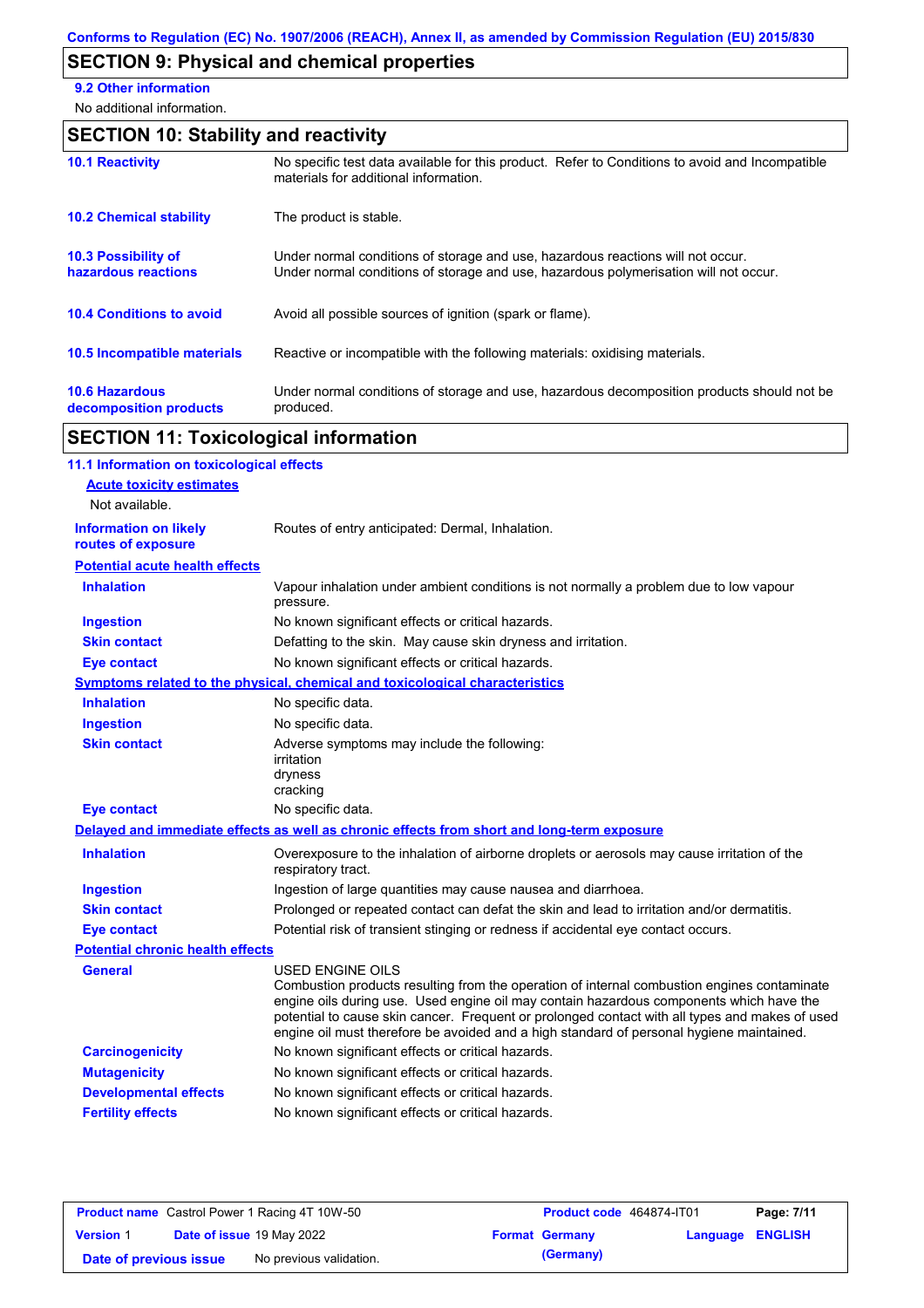### **SECTION 12: Ecological information**

#### **12.1 Toxicity**

**Environmental hazards** Not classified as dangerous

#### **12.2 Persistence and degradability**

Expected to be biodegradable.

#### **12.3 Bioaccumulative potential**

This product is not expected to bioaccumulate through food chains in the environment.

| <b>12.4 Mobility in soil</b>                                  |                                                                      |
|---------------------------------------------------------------|----------------------------------------------------------------------|
| <b>Soil/water partition</b><br>coefficient (K <sub>oc</sub> ) | Not available.                                                       |
| <b>Mobility</b>                                               | Spillages may penetrate the soil causing ground water contamination. |

#### **12.5 Results of PBT and vPvB assessment**

Product does not meet the criteria for PBT or vPvB according to Regulation (EC) No. 1907/2006, Annex XIII.

#### **12.6 Other adverse effects**

| <b>Other ecological information</b> | Spills may form a film on water surfaces causing physical damage to organisms. Oxygen |
|-------------------------------------|---------------------------------------------------------------------------------------|
|                                     | transfer could also be impaired.                                                      |

### **SECTION 13: Disposal considerations**

#### **13.1 Waste treatment methods**

#### **Product**

**Methods of disposal**

Where possible, arrange for product to be recycled. Dispose of via an authorised person/ licensed waste disposal contractor in accordance with local regulations.

### **Hazardous waste** Yes.

#### **European waste catalogue (EWC)**

| Waste code | <b>Waste designation</b>                                         |
|------------|------------------------------------------------------------------|
| $130205*$  | Imineral-based non-chlorinated engine, gear and lubricating oils |

However, deviation from the intended use and/or the presence of any potential contaminants may require an alternative waste disposal code to be assigned by the end user.

#### **Packaging**

| <b>Methods of disposal</b> | Where possible, arrange for product to be recycled. Dispose of via an authorised person/<br>licensed waste disposal contractor in accordance with local regulations.                                                                    |
|----------------------------|-----------------------------------------------------------------------------------------------------------------------------------------------------------------------------------------------------------------------------------------|
| <b>Special precautions</b> | This material and its container must be disposed of in a safe way. Empty containers or liners<br>may retain some product residues. Avoid dispersal of spilt material and runoff and contact with<br>soil, waterways, drains and sewers. |
| <b>References</b>          | Commission 2014/955/EU<br>Directive 2008/98/EC                                                                                                                                                                                          |

## **SECTION 14: Transport information**

|                                            | <b>ADR/RID</b>                                       | <b>ADN</b>     | <b>IMDG</b>                        | <b>IATA</b>                       |
|--------------------------------------------|------------------------------------------------------|----------------|------------------------------------|-----------------------------------|
| 14.1 UN number                             | Not regulated.                                       | Not regulated. | Not regulated.                     | Not regulated.                    |
| 14.2 UN proper<br>shipping name            |                                                      | ٠              |                                    |                                   |
| <b>14.3 Transport</b><br>hazard class(es)  |                                                      |                |                                    |                                   |
| 14.4 Packing<br>group                      |                                                      |                |                                    |                                   |
| 14.5<br><b>Environmental</b><br>hazards    | lNo.                                                 | No.            | No.                                | No.                               |
|                                            | <b>Product name</b> Castrol Power 1 Racing 4T 10W-50 |                | Product code 464874-IT01           | Page: 8/11                        |
| <b>Version 1</b><br>Date of previous issue | Date of issue 19 May 2022<br>No previous validation. |                | <b>Format Germany</b><br>(Germany) | <b>ENGLISH</b><br><b>Language</b> |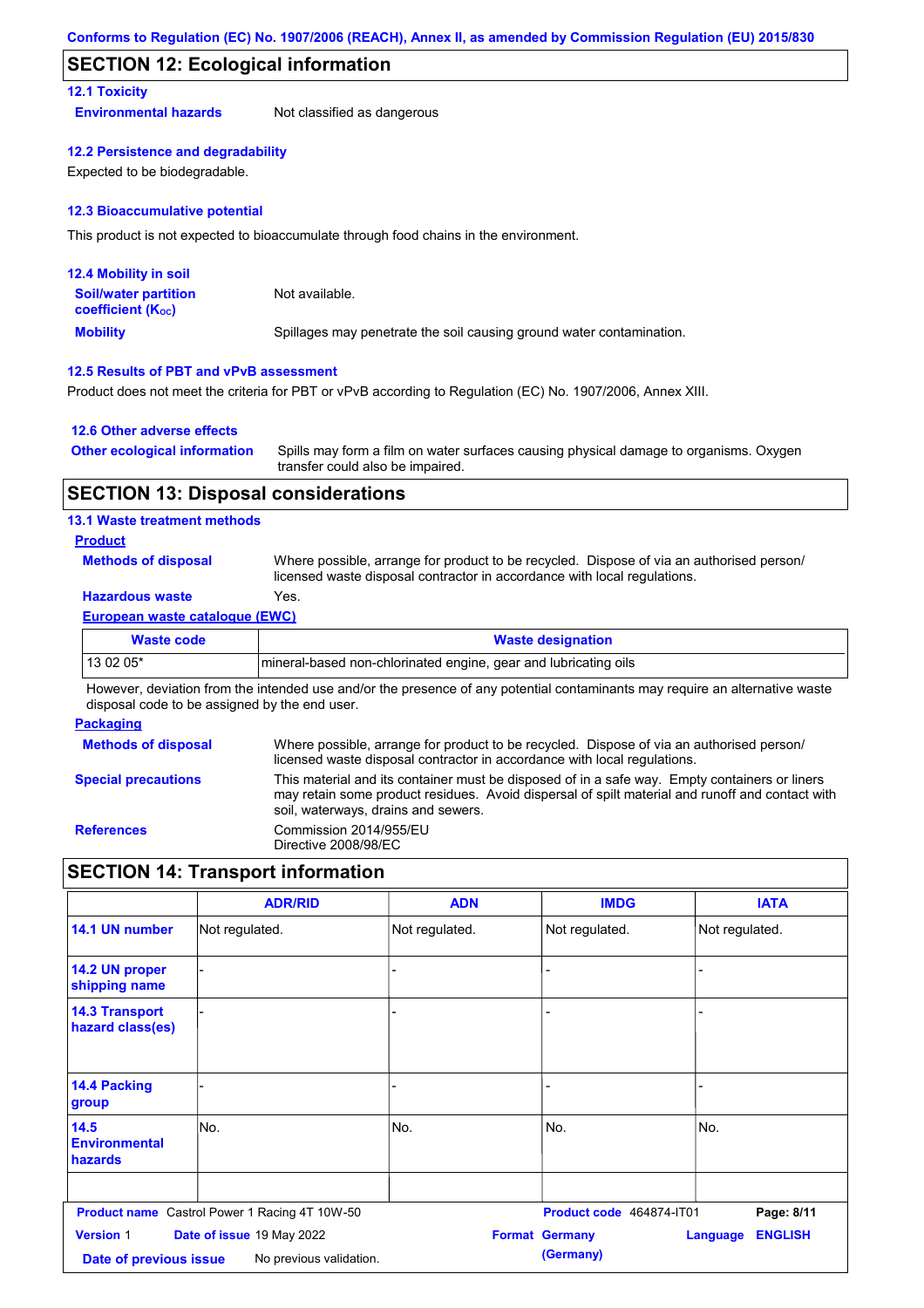| <b>SECTION 14: Transport information</b>                                |                                                                                                                                |  |
|-------------------------------------------------------------------------|--------------------------------------------------------------------------------------------------------------------------------|--|
| <b>Additional</b><br><b>information</b>                                 |                                                                                                                                |  |
| <b>14.6 Special precautions for</b><br>user                             | Not available.                                                                                                                 |  |
| <b>14.7 Transport in bulk</b><br>according to IMO<br><b>instruments</b> | Not available.                                                                                                                 |  |
| <b>SECTION 15: Regulatory information</b>                               |                                                                                                                                |  |
|                                                                         | 15.1 Safety, health and environmental regulations/legislation specific for the substance or mixture                            |  |
| EU Regulation (EC) No. 1907/2006 (REACH)                                |                                                                                                                                |  |
|                                                                         | <b>Annex XIV - List of substances subject to authorisation</b>                                                                 |  |
| <b>Annex XIV</b>                                                        |                                                                                                                                |  |
| None of the components are listed.                                      |                                                                                                                                |  |
| <b>Substances of very high concern</b>                                  |                                                                                                                                |  |
| None of the components are listed.                                      |                                                                                                                                |  |
| EU Regulation (EC) No. 1907/2006 (REACH)                                |                                                                                                                                |  |
| <b>Annex XVII - Restrictions</b><br>on the manufacture,                 | Not applicable.                                                                                                                |  |
| placing on the market                                                   |                                                                                                                                |  |
| and use of certain<br>dangerous substances,<br>mixtures and articles    |                                                                                                                                |  |
| <b>Other regulations</b>                                                |                                                                                                                                |  |
| <b>REACH Status</b>                                                     | The company, as identified in Section 1, sells this product in the EU in compliance with the<br>current requirements of REACH. |  |
| <b>United States inventory</b><br>(TSCA 8b)                             | All components are active or exempted.                                                                                         |  |
| <b>Australia inventory (AIIC)</b>                                       | All components are listed or exempted.                                                                                         |  |
| <b>Canada inventory</b>                                                 | All components are listed or exempted.                                                                                         |  |
| <b>China inventory (IECSC)</b>                                          | All components are listed or exempted.                                                                                         |  |
| <b>Japan inventory (CSCL)</b><br><b>Korea inventory (KECI)</b>          | All components are listed or exempted.<br>All components are listed or exempted.                                               |  |
| <b>Philippines inventory</b><br>(PICCS)                                 | All components are listed or exempted.                                                                                         |  |
| <b>Taiwan Chemical</b><br><b>Substances Inventory</b>                   | All components are listed or exempted.                                                                                         |  |
| (TCSI)<br>Ozone depleting substances (1005/2009/EU)<br>Not listed.      |                                                                                                                                |  |
| Prior Informed Consent (PIC) (649/2012/EU)<br>Not listed.               |                                                                                                                                |  |
| <b>Persistent Organic Pollutants</b><br>Not listed.                     |                                                                                                                                |  |
| <b>EU - Water framework directive - Priority substances</b>             |                                                                                                                                |  |
| None of the components are listed.                                      |                                                                                                                                |  |
| <b>Seveso Directive</b>                                                 |                                                                                                                                |  |
| This product is not controlled under the Seveso Directive.              |                                                                                                                                |  |
| <b>National regulations</b>                                             |                                                                                                                                |  |
| <b>Hazardous incident ordinance</b>                                     |                                                                                                                                |  |
| <b>Hazard class for water</b>                                           | 2<br>(classified according AwSV)                                                                                               |  |
| <b>Prohibited Chemicals</b><br><b>Regulation</b>                        | When placed on the market in Germany, this product is not subject to the Prohibited Chemicals<br>Regulation (ChemVerbotsV).    |  |

|                        |                                  | <b>Product name</b> Castrol Power 1 Racing 4T 10W-50 | <b>Product code</b> 464874-IT01 |                  | Page: 9/11 |
|------------------------|----------------------------------|------------------------------------------------------|---------------------------------|------------------|------------|
| <b>Version 1</b>       | <b>Date of issue 19 May 2022</b> |                                                      | <b>Format Germany</b>           | Language ENGLISH |            |
| Date of previous issue |                                  | No previous validation.                              | (Germany)                       |                  |            |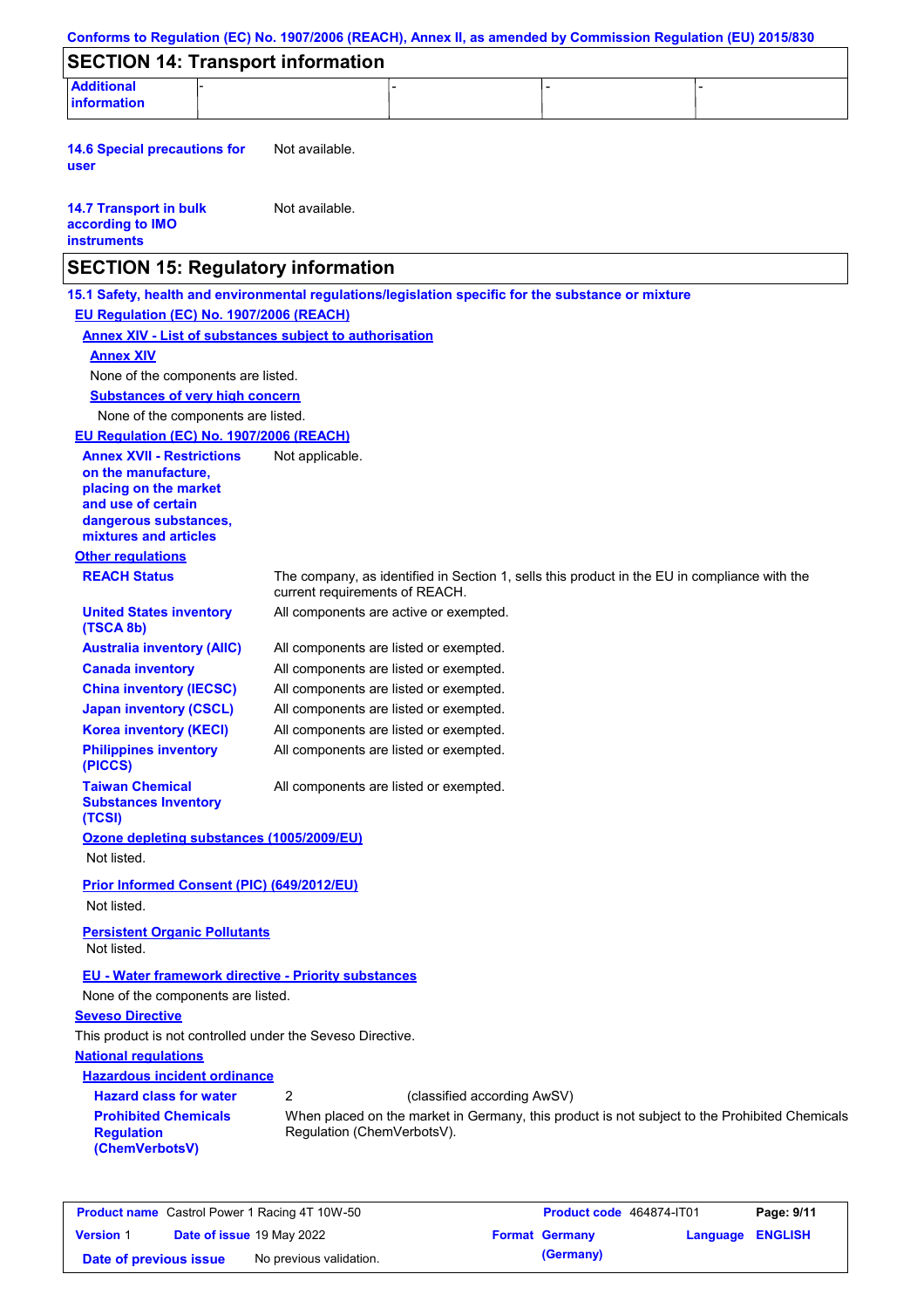| <b>15.2 Chemical safety</b> | A Chemical Safety Assessment has been carried out for one or more of the substances within  |
|-----------------------------|---------------------------------------------------------------------------------------------|
| assessment                  | this mixture. A Chemical Safety Assessment has not been carried out for the mixture itself. |

# **SECTION 16: Other information**

| <b>Abbreviations and acronyms</b> | ADN = European Provisions concerning the International Carriage of Dangerous Goods by<br>Inland Waterway                                                        |
|-----------------------------------|-----------------------------------------------------------------------------------------------------------------------------------------------------------------|
|                                   | ADR = The European Agreement concerning the International Carriage of Dangerous Goods by<br>Road                                                                |
|                                   | ATE = Acute Toxicity Estimate                                                                                                                                   |
|                                   | BCF = Bioconcentration Factor                                                                                                                                   |
|                                   | CAS = Chemical Abstracts Service                                                                                                                                |
|                                   | CLP = Classification, Labelling and Packaging Regulation [Regulation (EC) No. 1272/2008]                                                                        |
|                                   | CSA = Chemical Safety Assessment                                                                                                                                |
|                                   | CSR = Chemical Safety Report                                                                                                                                    |
|                                   | DMEL = Derived Minimal Effect Level                                                                                                                             |
|                                   | DNEL = Derived No Effect Level                                                                                                                                  |
|                                   | EINECS = European Inventory of Existing Commercial chemical Substances                                                                                          |
|                                   | ES = Exposure Scenario                                                                                                                                          |
|                                   | EUH statement = CLP-specific Hazard statement                                                                                                                   |
|                                   | EWC = European Waste Catalogue                                                                                                                                  |
|                                   | GHS = Globally Harmonized System of Classification and Labelling of Chemicals                                                                                   |
|                                   | IATA = International Air Transport Association                                                                                                                  |
|                                   | IBC = Intermediate Bulk Container                                                                                                                               |
|                                   | IMDG = International Maritime Dangerous Goods                                                                                                                   |
|                                   | LogPow = logarithm of the octanol/water partition coefficient                                                                                                   |
|                                   | MARPOL = International Convention for the Prevention of Pollution From Ships, 1973 as                                                                           |
|                                   | modified by the Protocol of 1978. ("Marpol" = marine pollution)                                                                                                 |
|                                   | OECD = Organisation for Economic Co-operation and Development                                                                                                   |
|                                   | PBT = Persistent, Bioaccumulative and Toxic                                                                                                                     |
|                                   | PNEC = Predicted No Effect Concentration                                                                                                                        |
|                                   | REACH = Registration, Evaluation, Authorisation and Restriction of Chemicals Regulation<br>[Regulation (EC) No. 1907/2006]                                      |
|                                   | RID = The Regulations concerning the International Carriage of Dangerous Goods by Rail                                                                          |
|                                   | <b>RRN = REACH Registration Number</b>                                                                                                                          |
|                                   | SADT = Self-Accelerating Decomposition Temperature                                                                                                              |
|                                   | SVHC = Substances of Very High Concern                                                                                                                          |
|                                   | STOT-RE = Specific Target Organ Toxicity - Repeated Exposure                                                                                                    |
|                                   | STOT-SE = Specific Target Organ Toxicity - Single Exposure                                                                                                      |
|                                   | $TWA = Time$ weighted average                                                                                                                                   |
|                                   | $UN = United Nations$                                                                                                                                           |
|                                   | UVCB = Complex hydrocarbon substance                                                                                                                            |
|                                   | VOC = Volatile Organic Compound                                                                                                                                 |
|                                   | vPvB = Very Persistent and Very Bioaccumulative                                                                                                                 |
|                                   | Varies = may contain one or more of the following 64741-88-4 / RRN 01-2119488706-23,                                                                            |
|                                   | 64741-89-5 / RRN 01-2119487067-30, 64741-95-3 / RRN 01-2119487081-40, 64741-96-4/ RRN                                                                           |
|                                   | 01-2119483621-38, 64742-01-4 / RRN 01-2119488707-21, 64742-44-5 / RRN                                                                                           |
|                                   | 01-2119985177-24, 64742-45-6, 64742-52-5 / RRN 01-2119467170-45, 64742-53-6 / RRN                                                                               |
|                                   | 01-2119480375-34, 64742-54-7 / RRN 01-2119484627-25, 64742-55-8 / RRN                                                                                           |
|                                   | 01-2119487077-29, 64742-56-9 / RRN 01-2119480132-48, 64742-57-0 / RRN                                                                                           |
|                                   | 01-2119489287-22, 64742-58-1, 64742-62-7 / RRN 01-2119480472-38, 64742-63-8,                                                                                    |
|                                   | 64742-65-0 / RRN 01-2119471299-27, 64742-70-7 / RRN 01-2119487080-42, 72623-85-9 /<br>RRN 01-2119555262-43, 72623-86-0 / RRN 01-2119474878-16, 72623-87-1 / RRN |
|                                   | 01-2119474889-13                                                                                                                                                |
|                                   |                                                                                                                                                                 |

#### **Procedure used to derive the classification according to Regulation (EC) No. 1272/2008 [CLP/GHS]**

| <b>Classification</b>                                  |                           | <b>Justification</b> |                                       |                          |                                               |                |
|--------------------------------------------------------|---------------------------|----------------------|---------------------------------------|--------------------------|-----------------------------------------------|----------------|
| Not classified.                                        |                           |                      |                                       |                          |                                               |                |
| <b>Full text of abbreviated H</b><br><b>statements</b> | H <sub>304</sub>          |                      |                                       |                          | May be fatal if swallowed and enters airways. |                |
| <b>Full text of classifications</b><br>[CLP/GHS]       | Asp. Tox. 1               |                      | <b>ASPIRATION HAZARD - Category 1</b> |                          |                                               |                |
| <b>History</b>                                         |                           |                      |                                       |                          |                                               |                |
| <b>Product name</b> Castrol Power 1 Racing 4T 10W-50   |                           |                      |                                       | Product code 464874-IT01 |                                               | Page: 10/11    |
| <b>Version 1</b>                                       | Date of issue 19 May 2022 |                      |                                       | <b>Format Germany</b>    | Language                                      | <b>ENGLISH</b> |
| Date of previous issue                                 | No previous validation.   |                      |                                       | (Germany)                |                                               |                |